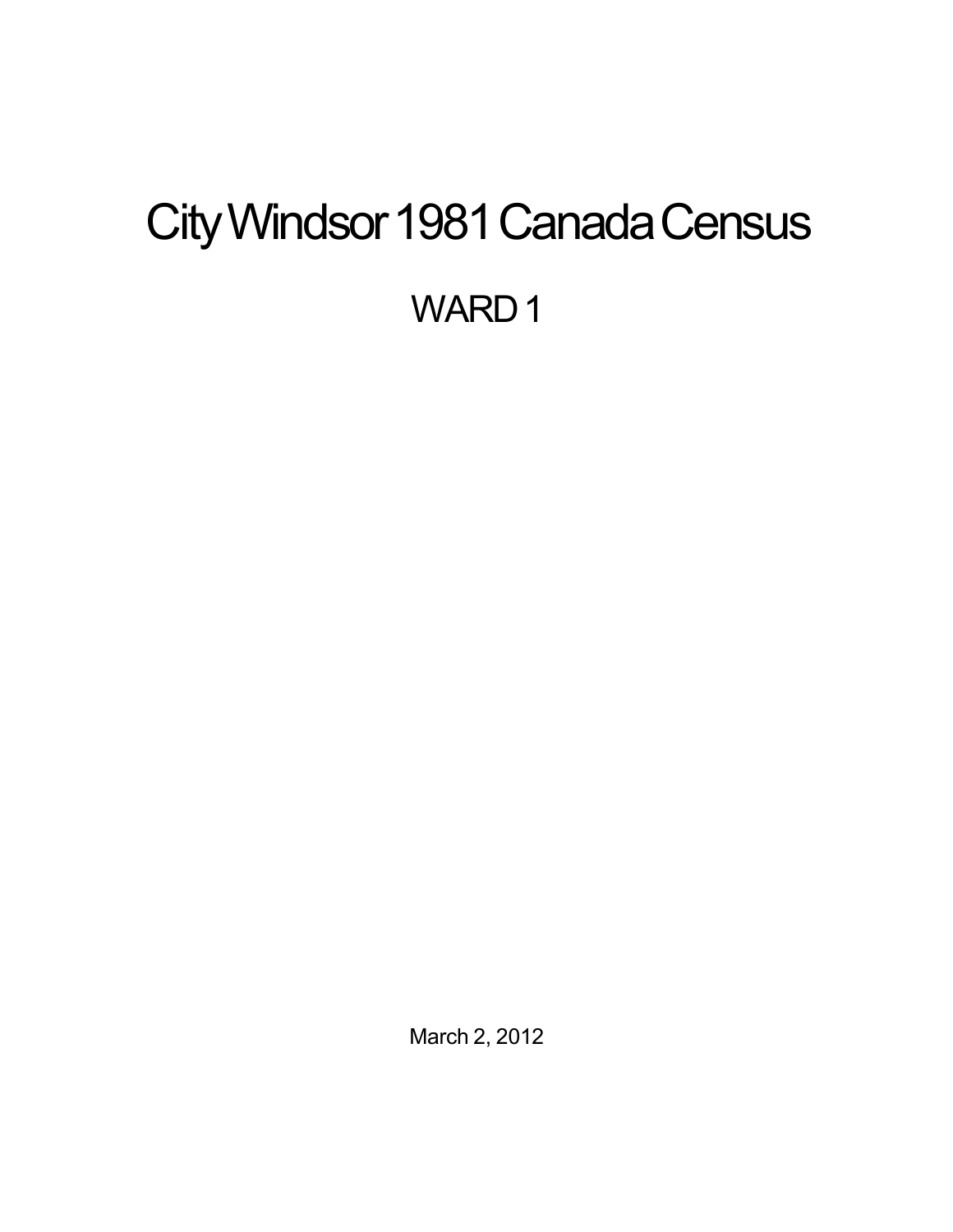# **Table of Contents**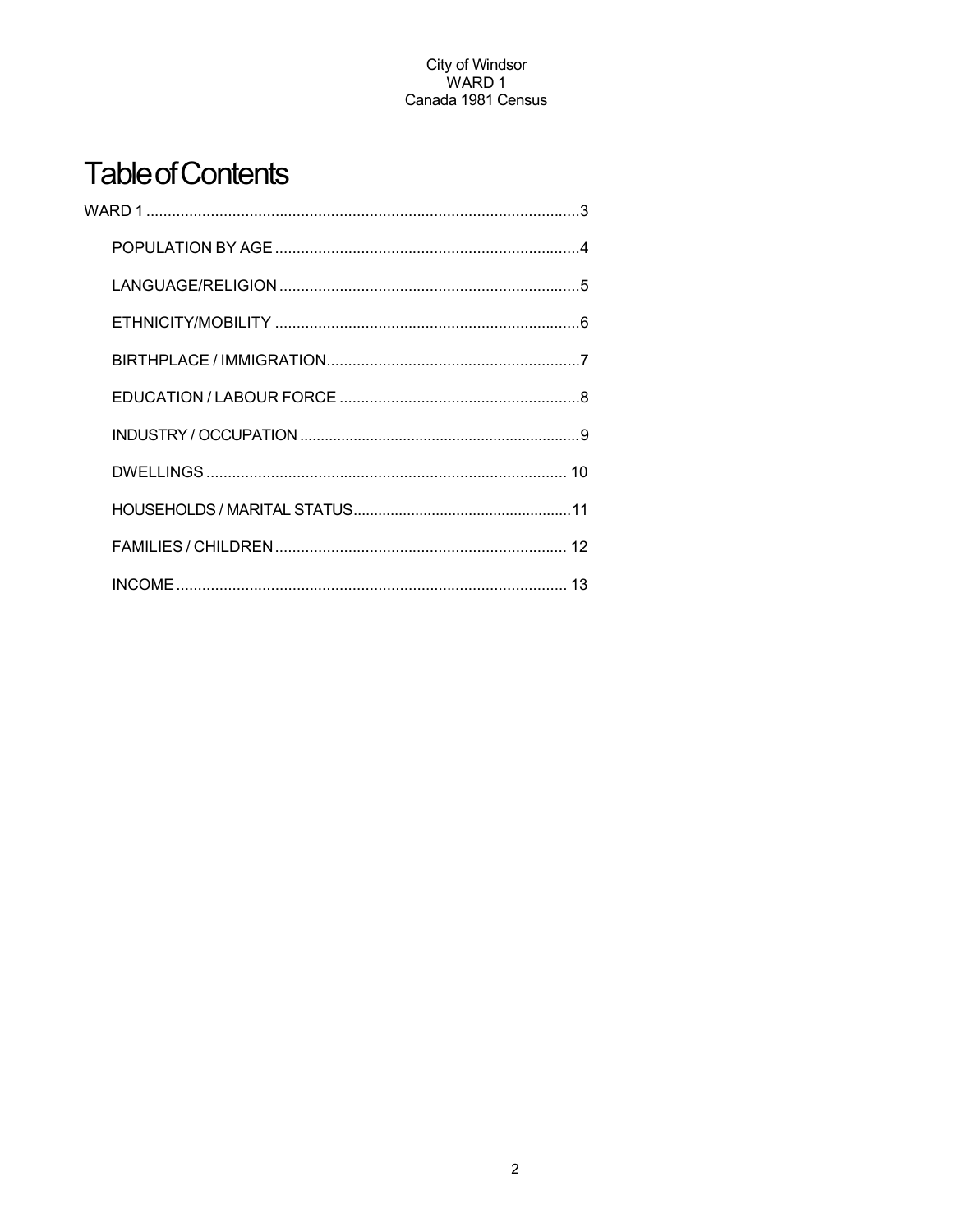# WARD 1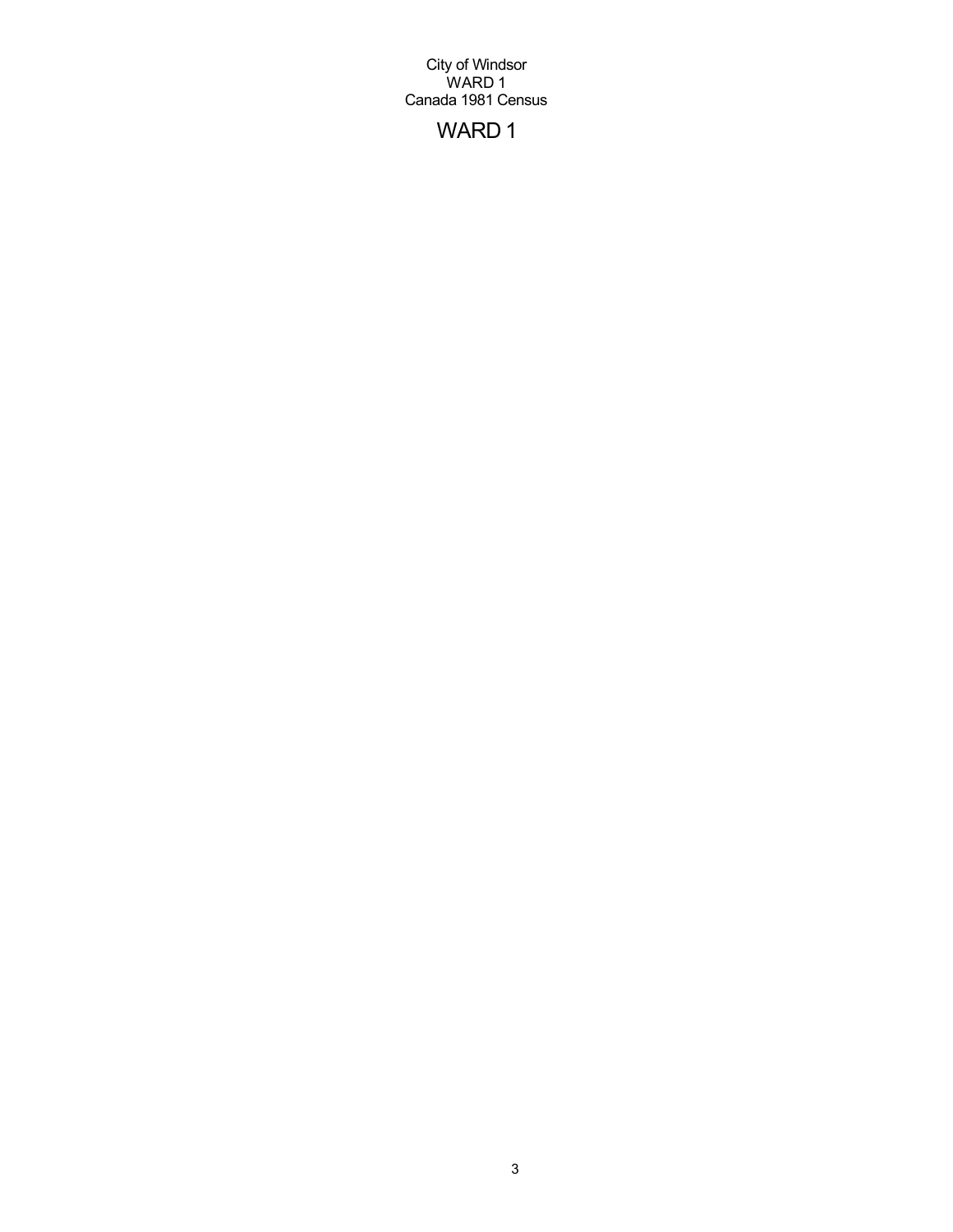### POPULATIONBYAGE

| POPULATION BY AGE                | <b>WARD1</b> |
|----------------------------------|--------------|
| <b>Total population</b>          | 35,591       |
| Population where (% base) 35,600 |              |
| census data are available.       |              |
|                                  |              |
| <b>Male Population</b>           | 17,88050%    |
| <b>Female Population</b>         | 17,73550%    |
| <b>By Age</b>                    |              |
| $0 - 4$ years                    | 2,015 6%     |
| $5 - 9$ years                    | 2,435 7%     |
| 10 - 14 years                    | 3,310 9%     |
| 15 - 19 years                    | 4,27012%     |
| $20 - 24$ years                  | 3,200 9%     |
| 25 - 29 years                    | 2,125 6%     |
| 30 - 34 years                    | 2,280 6%     |
| 35 - 39 years                    | 2,130 6%     |
| 40 - 44 years                    | 2,360 7%     |
| $45 - 49$ years                  | 2,540 7%     |
| 50 - 54 years                    | 2,740 8%     |
| 55 - 59 years                    | 2.440 7%     |
| 60 - 64 years                    | 1,405<br>4%  |
| 65 - 69 years                    | 905 3%       |
| 70 - 74 years                    | 675<br>2%    |
| 75 years and over                | 2%<br>740    |
| Ratio of males/females           | 1.01         |
|                                  |              |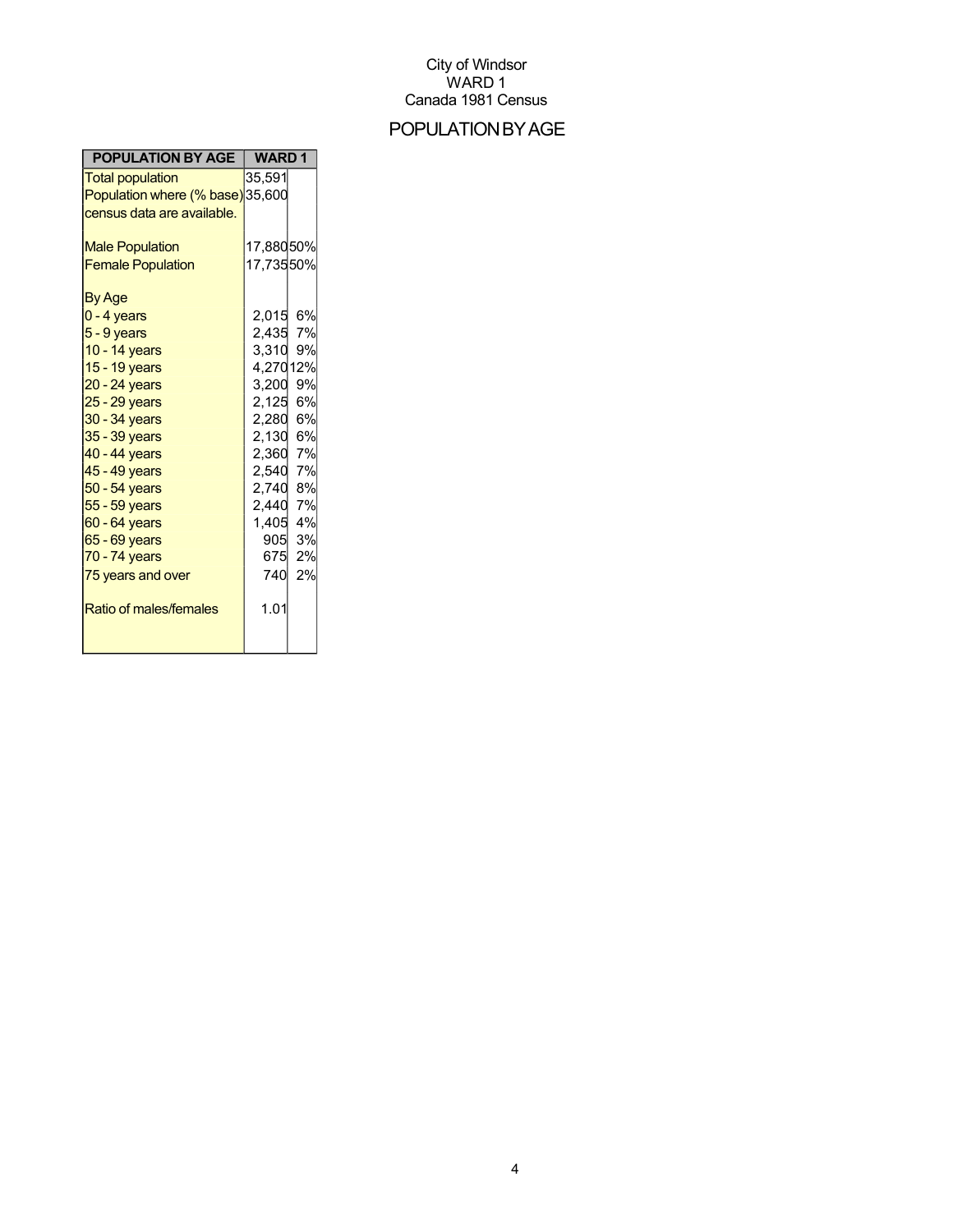# LANGUAGE/RELIGION

| <b>LANGUAGE/RELIGION</b>                                                                                                                                            | <b>WARD1</b>                                                                       |                                  |
|---------------------------------------------------------------------------------------------------------------------------------------------------------------------|------------------------------------------------------------------------------------|----------------------------------|
| Total Population (% base)                                                                                                                                           | 35,600                                                                             |                                  |
|                                                                                                                                                                     |                                                                                    |                                  |
| <b>By Mother Tongue</b>                                                                                                                                             |                                                                                    |                                  |
| <b>English</b><br>French<br>German<br><b>Dutch</b><br><b>Polish</b><br>Italian<br>Ukrainian<br><b>Indian &amp; Inuktitut</b><br><b>Other languages</b>              | 27,14576%<br>1,165<br>855<br>115<br>355<br>$2,955$ 8%<br>465 1%<br>0<br>2,575      | 3%<br>2%<br>0%<br>1%<br>0%<br>7% |
| Total Population (% base)                                                                                                                                           | 35,600                                                                             |                                  |
| <b>By Official Language</b>                                                                                                                                         |                                                                                    |                                  |
| <b>English only</b><br><b>French only</b><br><b>Both English and French</b><br><b>Neither English nor French</b>                                                    | 32,45091%<br>30<br>2,680<br>360                                                    | 0%<br>8%<br>1%                   |
| <b>By Religion</b>                                                                                                                                                  |                                                                                    |                                  |
| Catholic<br>Protestant<br><b>United Church</b><br>Anglican<br><b>Eastern Orthodox</b><br>Jewish<br>No religious Preference<br><b>Eastern Non-Christian</b><br>Other | 18,79553%<br>13,04037%<br>3,94011%<br>3,91011%<br>1,130 3%<br>1,235 3%<br>470<br>በ | 855 2%<br>1%<br>0%               |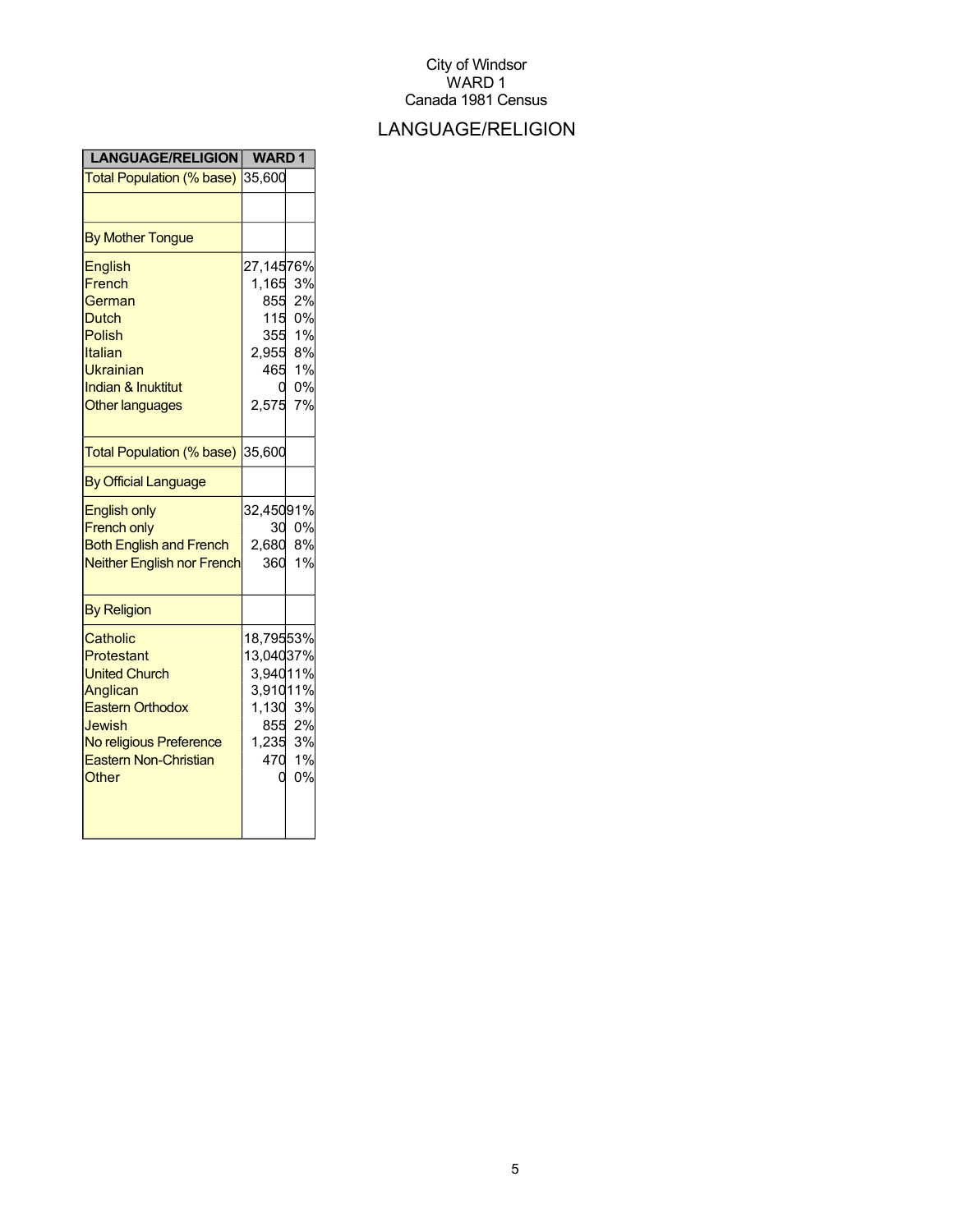# ETHNICITY/MOBILITY

| <b>ETHNICITY/MOBILITY</b>                                                                                                                                                            | <b>WARD1</b>                                                       |                                                     |
|--------------------------------------------------------------------------------------------------------------------------------------------------------------------------------------|--------------------------------------------------------------------|-----------------------------------------------------|
| Total Population (% base)                                                                                                                                                            | 35,600                                                             |                                                     |
|                                                                                                                                                                                      |                                                                    |                                                     |
| <b>By Ethnic Origin</b>                                                                                                                                                              |                                                                    |                                                     |
| <b>British</b><br>French<br><b>Aboriginal peoples</b><br>German<br>Italian<br>Ukrainian<br><b>Dutch</b><br>Polish<br>Scandanavian<br>Other single origins<br><b>Multiple origins</b> | 13,94539%<br>3,79011%<br>1,400<br>4,58013%<br>4,92514%<br>4,68513% | 55 0%<br>4%<br>930 3%<br>235 1%<br>875 2%<br>110 0% |
| <b>By Mobility Status</b>                                                                                                                                                            |                                                                    |                                                     |
| Population 5 years $+(%$ base) 33,505                                                                                                                                                |                                                                    |                                                     |
| Non-movers<br><b>Movers</b><br>Non-migrants<br><b>Migrants</b><br><b>From same province</b><br><b>From different province</b><br><b>From outside Canada</b>                          | 22,84568%<br>10,64032%<br>8,35525%<br>2,290 7%<br>1,690 5%<br>390  | 215 1%<br>1%                                        |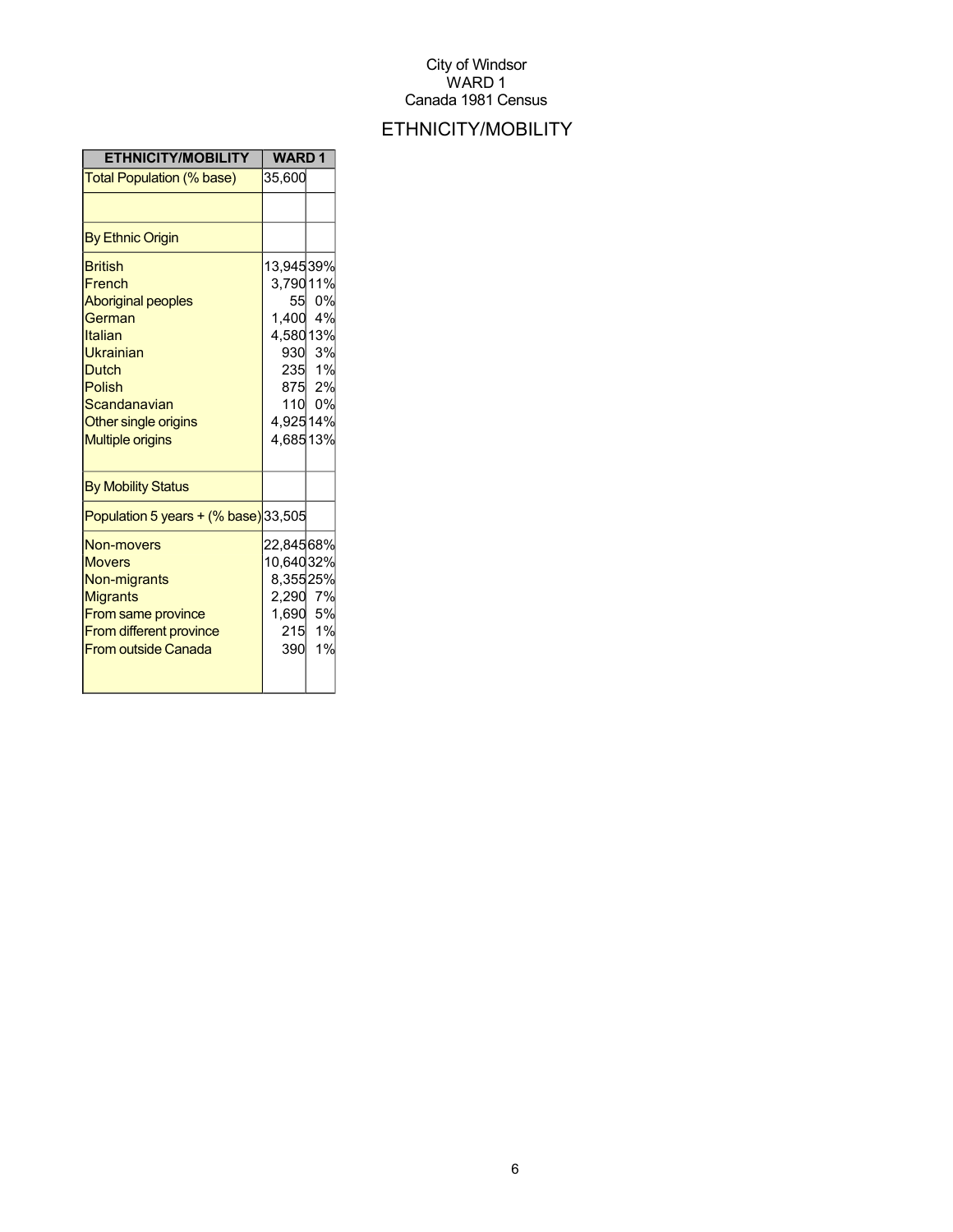#### BIRTHPLACE/IMMIGRATION

| <b>BIRTHPLACE / IMMIGRATION</b>                                                                                                                                                                                                                            | <b>WARD1</b>                                                                         |                             |
|------------------------------------------------------------------------------------------------------------------------------------------------------------------------------------------------------------------------------------------------------------|--------------------------------------------------------------------------------------|-----------------------------|
| <b>Total Population (% base)</b>                                                                                                                                                                                                                           | 35,600                                                                               |                             |
|                                                                                                                                                                                                                                                            |                                                                                      |                             |
| <b>By Place of Birth</b>                                                                                                                                                                                                                                   |                                                                                      |                             |
| <b>Born in Canada</b><br>In this province<br><b>Another province in Canada</b><br><b>Born outside Canada</b><br><b>United States of America</b><br><b>Other Americas</b><br><b>United Kingdom</b><br><b>Other Europe</b><br>Asia<br><b>Other countries</b> | 27,49577%<br>25,36571%<br>2,130 6%<br>8,03523%<br>925<br>1,315 4%<br>4,91514%<br>720 | 3%<br>25 0%<br>2%<br>125 0% |
| <b>Total Immigrant Population</b><br>$(% \mathcal{O}(\mathbb{R}))$ (% base)                                                                                                                                                                                | 8,035                                                                                |                             |
| By Period of Immigration                                                                                                                                                                                                                                   |                                                                                      |                             |
| Before 1945<br>1945 - 1954<br>1955 - 1969<br>1970 - 1977<br>1978 - 1981<br>By Age at Immigration                                                                                                                                                           | 1,32516%<br>2,13527%<br>2,97537%<br>1,25516%<br>285                                  | 4%                          |
| $0 - 4$ years<br>5 - 19 years<br>20 years and over                                                                                                                                                                                                         | 1,42518%<br>2,31029%<br>4,26053%                                                     |                             |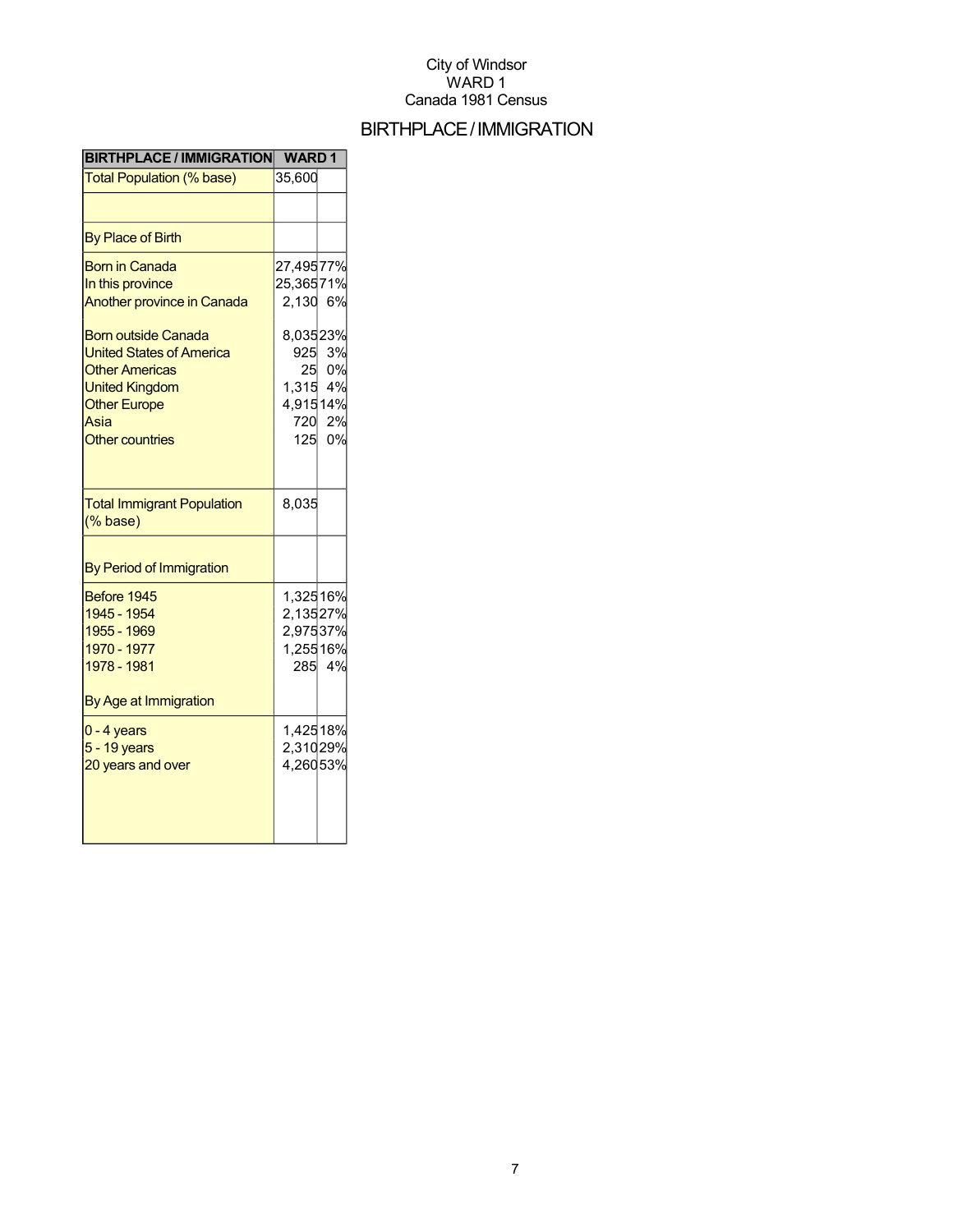# EDUCATION/LABOURFORCE

| <b>EDUCATION / LABOUR FORCE</b>                                                                                                                                            | <b>WARD1</b>                                              |                |
|----------------------------------------------------------------------------------------------------------------------------------------------------------------------------|-----------------------------------------------------------|----------------|
| Population 15 years + (% base)                                                                                                                                             | 27,830                                                    |                |
|                                                                                                                                                                            |                                                           |                |
| By Highest Level of Schooling                                                                                                                                              |                                                           |                |
| Less than grade 9<br>Grade 9-13, no secondary cert<br>Grade 9-13, secondary certif.<br>Trade certificate or diploma<br>University without degree<br>University with degree | 4,19515%<br>8,26530%<br>3,85514%<br>840<br>1,830<br>2,600 | 3%<br>7%<br>9% |
| <b>By Labour Force</b>                                                                                                                                                     |                                                           |                |
| Population 15 years+ (% base)                                                                                                                                              | 27,830                                                    |                |
| Not in labour force                                                                                                                                                        | 9,47534%                                                  |                |
| In labour force (% base)<br>Employed<br><b>Unemployed</b>                                                                                                                  | 18,385<br>16,68091%<br>1,705                              | 9%             |
| <b>Labour Force</b>                                                                                                                                                        |                                                           |                |
| <b>Total Exper. Labour Force</b><br><b>Paid workers</b><br>Paid workers mostly full time<br>Self employed<br><b>Unpaid family workers</b>                                  | 18,150<br>17,450<br>10,155<br>655<br>30                   |                |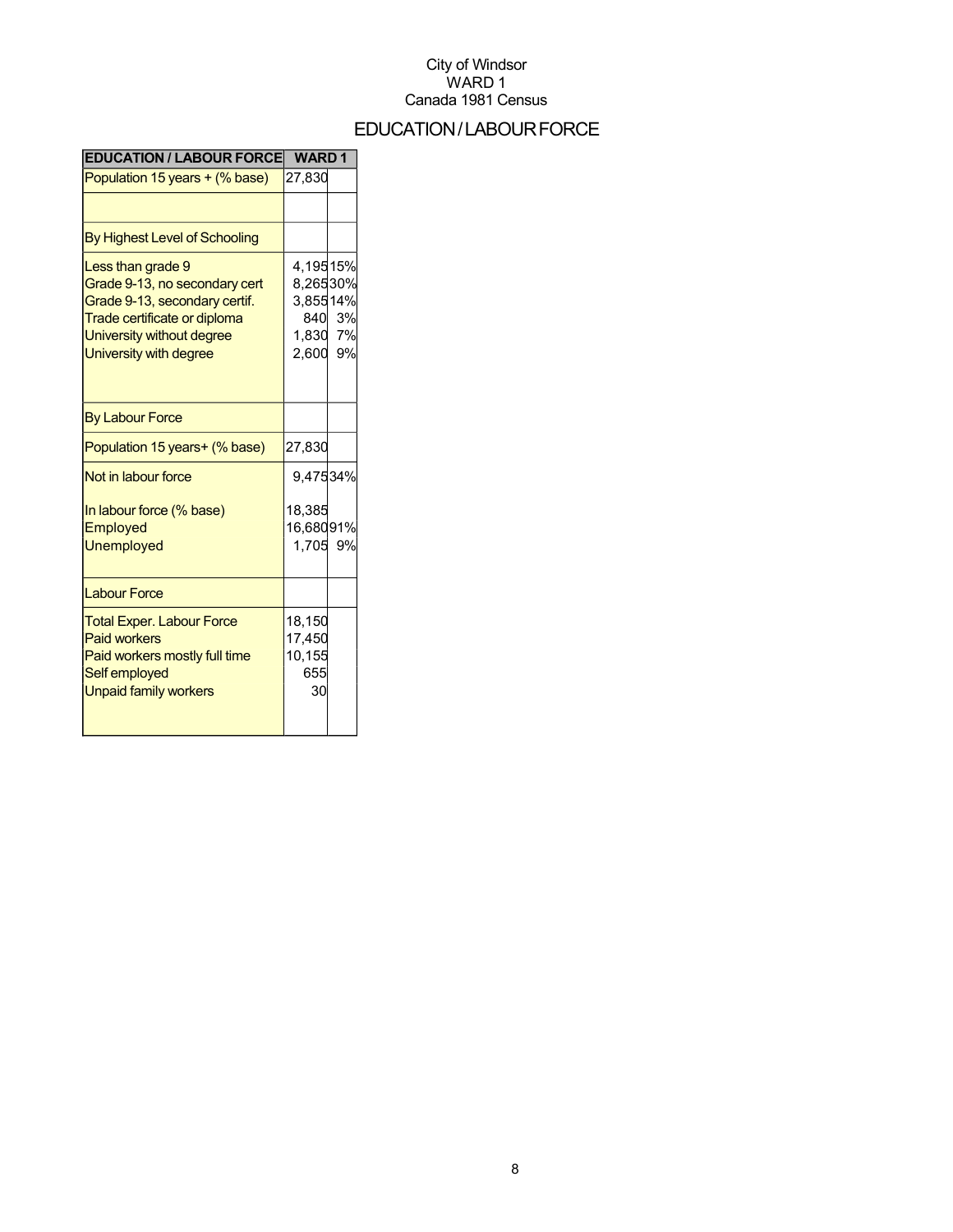# INDUSTRY/OCCUPATION

| <b>INDUSTRY / OCCUPATION</b>                                                                                                                                                                                                                                                                                                                                                                                                        | <b>WARD1</b>                                                                                                                  |                                                          |
|-------------------------------------------------------------------------------------------------------------------------------------------------------------------------------------------------------------------------------------------------------------------------------------------------------------------------------------------------------------------------------------------------------------------------------------|-------------------------------------------------------------------------------------------------------------------------------|----------------------------------------------------------|
| By all Industries (% base)                                                                                                                                                                                                                                                                                                                                                                                                          | 18,405                                                                                                                        |                                                          |
| Agricultural & rel. services<br>Manufacturing<br>Construction<br><b>Business service</b><br><b>Government service</b><br>Forestry<br><b>Fishing &amp; trapping</b><br>Mines quarries oil wells<br>Transprt., Commun. & utility<br>Trade<br>Finance, ins. and real estate                                                                                                                                                            | 140<br>4,79026%<br>1,025<br>5,68531%<br>710<br>55<br>1,040<br>3,52019%<br>805                                                 | 1%<br>6%<br>4%<br>0%<br>0%<br>0%<br>6%<br>4%             |
| <b>By all Occupations</b>                                                                                                                                                                                                                                                                                                                                                                                                           | 18,415                                                                                                                        |                                                          |
| Managerial, administrative<br>Tech, social, religion, art<br><b>Teaching and related</b><br><b>Medicine and health</b><br><b>Clerical and related</b><br><b>Sales</b><br>Service<br><b>Farming and horticultural</b><br>Other primary industries<br>Processing<br><b>Machining and related</b><br><b>Construction trades</b><br><b>Transport equipmnt. operating</b><br>Oth. crafts & equip. operatng<br>Occupations not classified | 1,370 7%<br>995<br>850<br>770<br>3,43019%<br>2,11011%<br>2,31513%<br>175<br>10<br>385<br>3,01516%<br>960<br>500<br>890<br>635 | 5%<br>5%<br>4%<br>1%<br>0%<br>2%<br>5%<br>3%<br>5%<br>3% |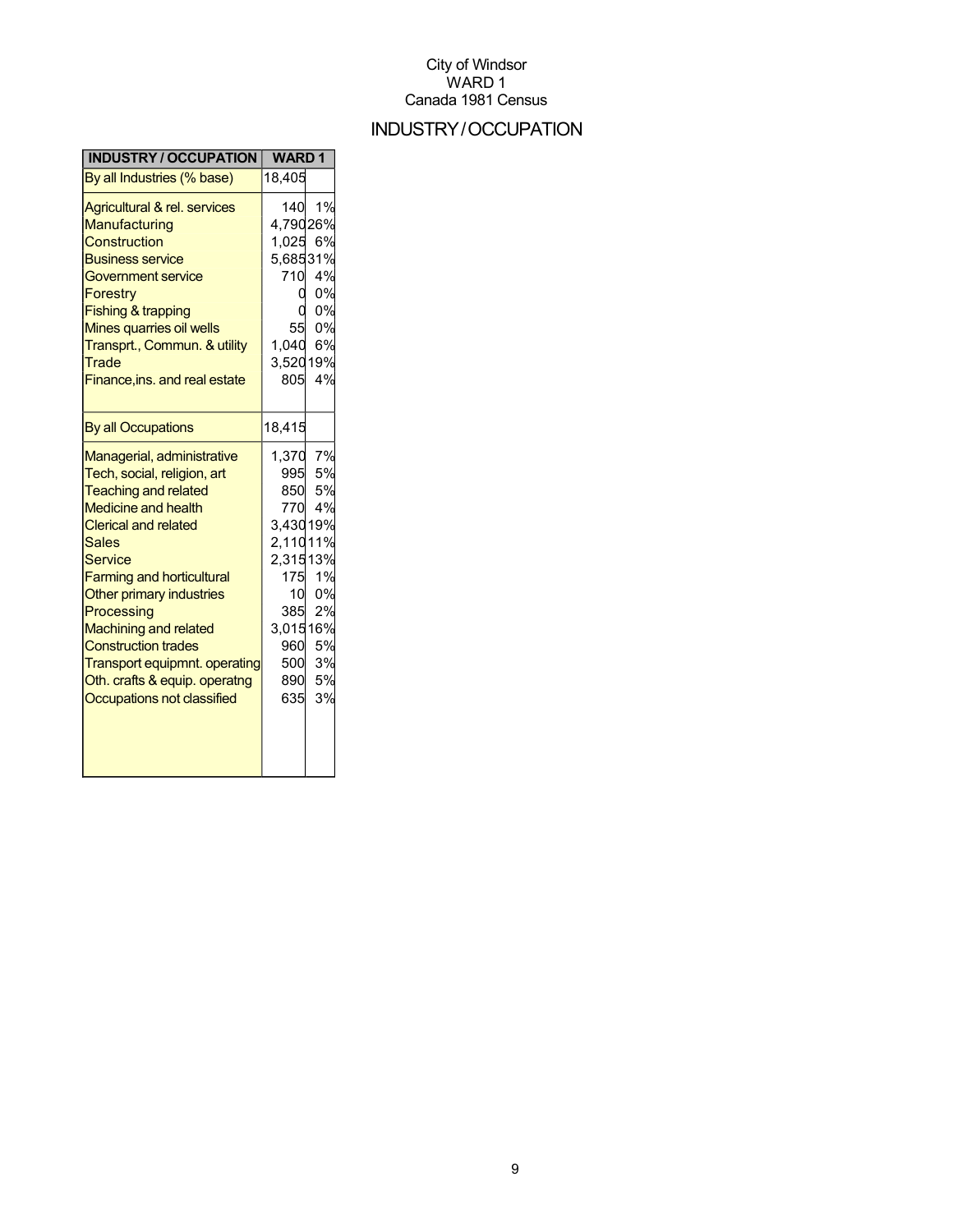### DWELLINGS

| <b>DWELLINGS</b>                                                                                                                                                                                                                                | <b>WARD1</b>                                                  |                                            |
|-------------------------------------------------------------------------------------------------------------------------------------------------------------------------------------------------------------------------------------------------|---------------------------------------------------------------|--------------------------------------------|
| <b>Total occupied dwellings</b><br>Dwellings where (% base) 10,850<br>census data are available.                                                                                                                                                | 10,833                                                        |                                            |
| <b>By Tenure</b>                                                                                                                                                                                                                                |                                                               |                                            |
| Owned<br>Rented                                                                                                                                                                                                                                 | 9,71089%<br>1,11510%                                          |                                            |
| <b>By Dwelling Type</b>                                                                                                                                                                                                                         |                                                               |                                            |
| Single, detached house<br>Apartment in bldg. 5+ firs<br><b>Movable dwelling</b><br>All other dwelling types                                                                                                                                     | 9,98592%<br>130<br>695                                        | 0%<br>1%<br>6%                             |
| <b>By Period of Construction</b>                                                                                                                                                                                                                |                                                               |                                            |
| Before 1920<br>1921 - 1945<br>Before 1946<br>1946 - 1960<br>1961 - 1970<br>1971 - 1975<br>1976 - 1980<br>1980<br>1971 - 1980<br>1981                                                                                                            | 1,34512%<br>1,55514%<br>5,22548%<br>2,64024%<br>1,30012%<br>Ω | 210 2%<br>635 6%<br>665 6%<br>120 1%<br>0% |
| <b>Gross Rent</b>                                                                                                                                                                                                                               |                                                               |                                            |
| Gross rent < \$100<br>Gross rent \$100 - \$199<br>Gross rent \$200 - \$299<br>Gross rent \$300 - \$399<br>Gross rent \$400 - \$499<br>Gross rent \$500 - \$699<br>Gross rent \$700 - \$999<br>Gross rent \$1000 - \$1399<br>Gross rent \$1400 + | 65<br>275<br>285<br>280<br>105<br>90<br>15<br>C<br>10         |                                            |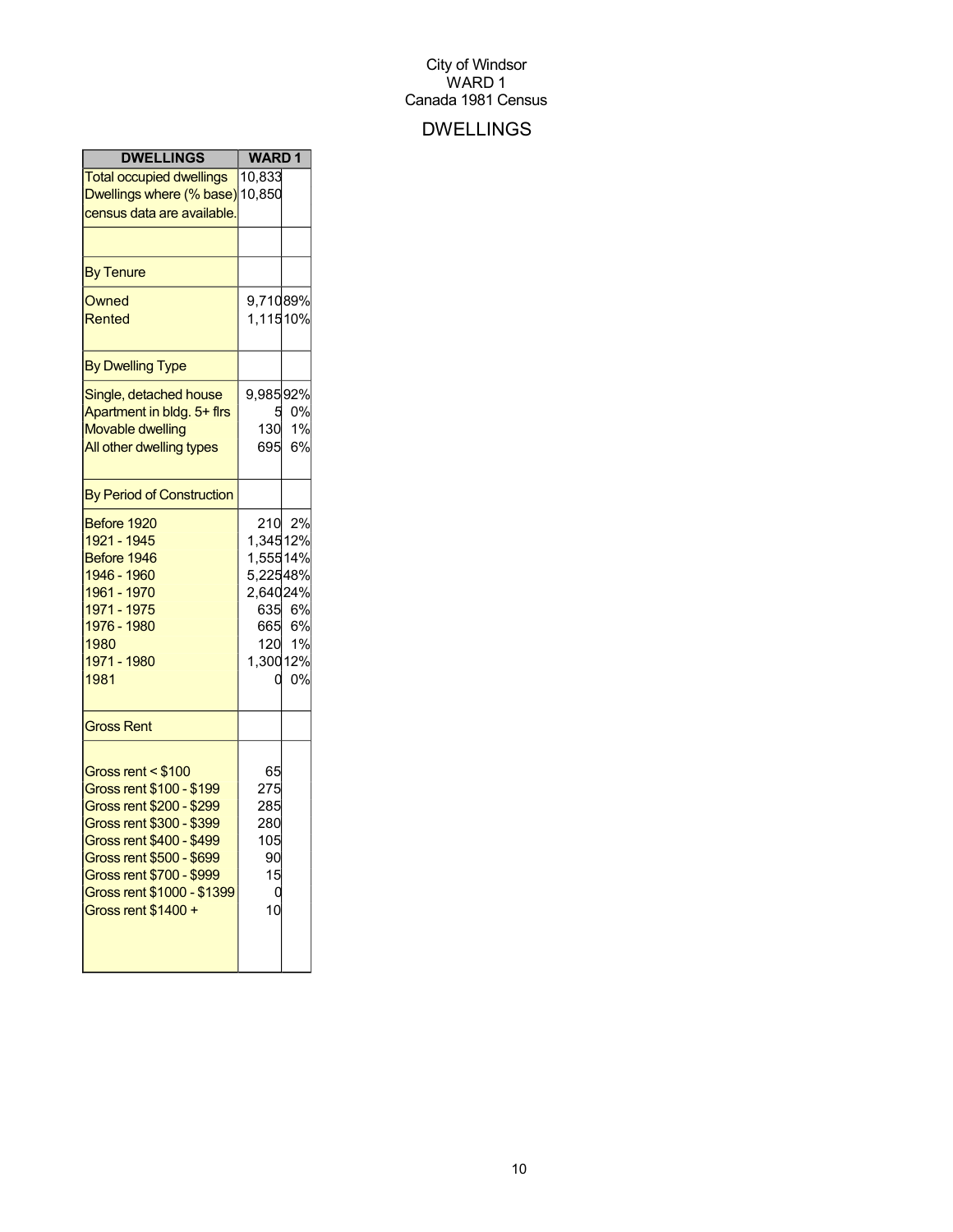### HOUSEHOLDS/MARITALSTATUS

| <b>HOUSEHOLDS / MARITAL STATUS</b>                                                   | <b>WARD1</b>                                          |              |
|--------------------------------------------------------------------------------------|-------------------------------------------------------|--------------|
| Private Households (% base)                                                          | 10,850                                                |              |
|                                                                                      |                                                       |              |
| <b>By Size of Household</b>                                                          |                                                       |              |
| 1 Person<br>2 Person<br>3 Person<br>4 Person<br>5 Person<br><b>6 or more Persons</b> | 1,015<br>2,87526%<br>2,29021%<br>2,52023%<br>1,37513% | 9%<br>705 6% |
| Persons in private households<br>Number of persons/household                         | 35,330<br>3.26                                        |              |
| Total Population (% base)                                                            | 35,600                                                |              |
| <b>By Marital Status</b>                                                             |                                                       |              |
| Single, never married<br><b>Married</b><br>Widowed<br><b>Divorced</b><br>Separated   | 15,58544%<br>17,74550%<br>1,235 3%<br>455             | 540 2%<br>1% |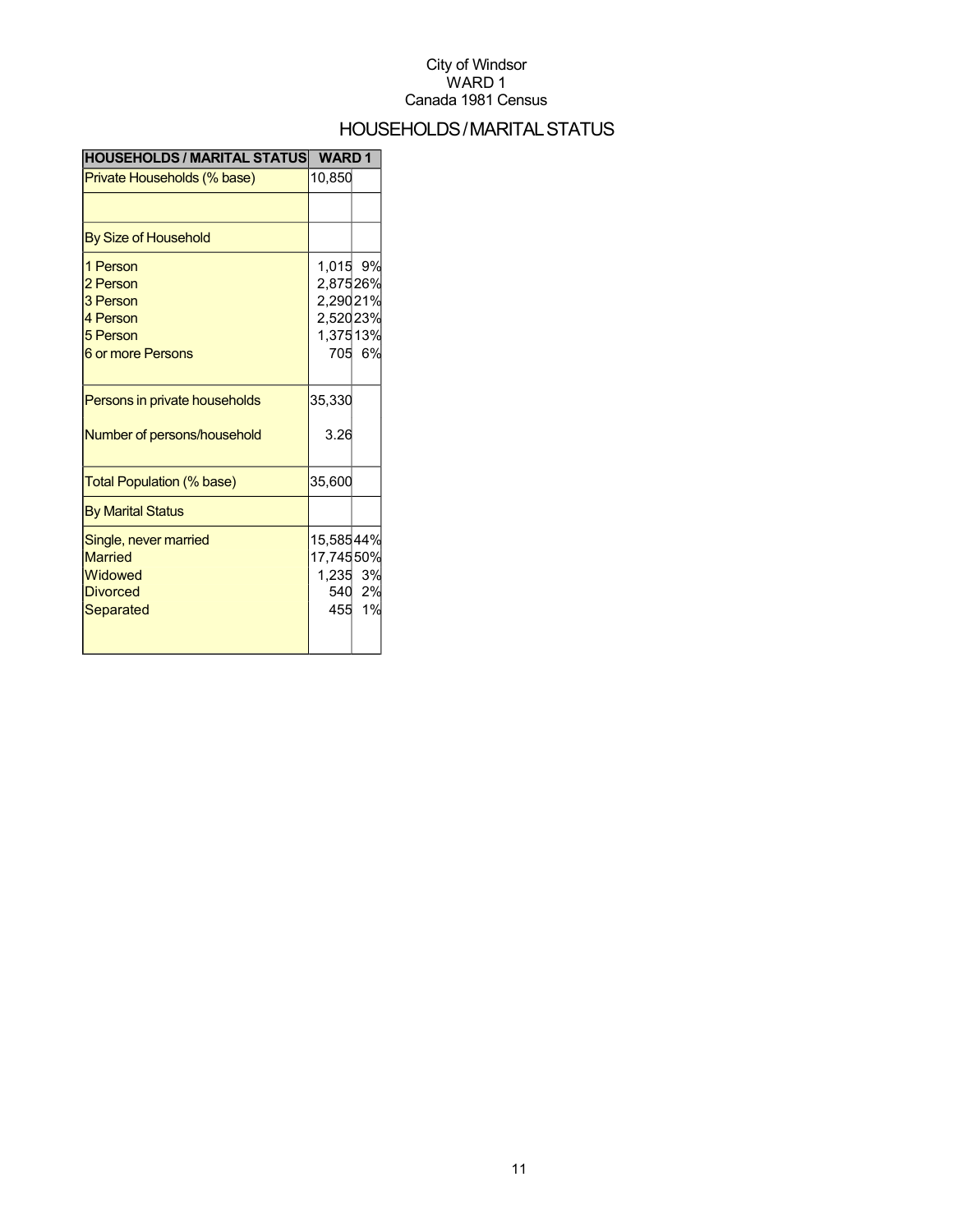# FAMILIES/CHILDREN

| <b>FAMILIES / CHILDREN</b>                                                                                                                                | <b>WARD1</b>                           |                    |
|-----------------------------------------------------------------------------------------------------------------------------------------------------------|----------------------------------------|--------------------|
| Total Census Families (% base) 9,735                                                                                                                      |                                        |                    |
|                                                                                                                                                           |                                        |                    |
| By family structure                                                                                                                                       |                                        |                    |
| <b>Husband-wife families</b>                                                                                                                              | 8,74090%                               |                    |
| Children at home                                                                                                                                          | 7,09573%                               |                    |
| Number of lone-parent families<br><b>Male Parent</b><br><b>Female Parent</b><br>under 35 years<br>35 - 44 years<br>44 - 54 years<br>$55 + \mathrm{years}$ | 165<br>770<br>205<br>195<br>190<br>165 | 97010%<br>2%<br>8% |
| <b>Total families with Children</b><br>at Home(% base)                                                                                                    | 3,980                                  |                    |
| $0 - 5$ years<br>6 - 14 years<br>15 - 17 years                                                                                                            | 1,21531%                               | 96024%<br>40010%   |